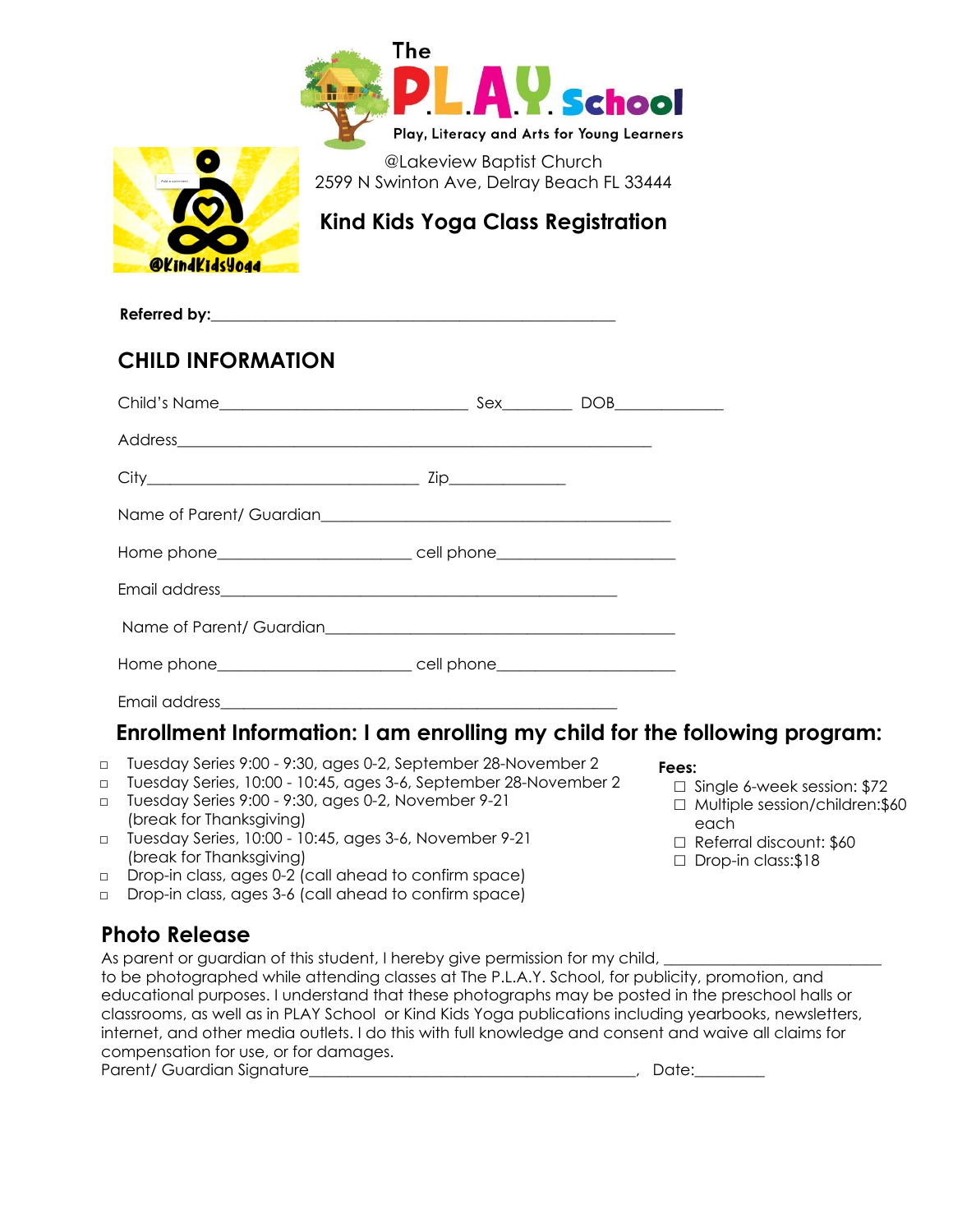## **MEDICAL INFORMATION**

Please list allergies, special medical or dietary needs, or other information we should know about your child:

□ I have signed and returned The P.L.A.Y. School Medical Release form with my application.

\_\_\_\_\_\_\_\_\_\_\_\_\_\_\_\_\_\_\_\_\_\_\_\_\_\_\_\_\_\_\_\_\_\_\_\_\_\_\_\_\_\_\_\_\_\_\_\_\_\_\_\_\_\_\_\_\_\_\_\_\_\_\_\_\_\_\_\_\_\_\_\_\_\_\_\_\_\_

## **EMERGENCY CONTACTS**

 The following people will be contacted and are authorized to remove the child from the facility in case of illness, accident or emergency, if for some reason, the custodial parent or legal guardian cannot be reached or is unable to transport the child: (only need to list any changes to your current list)

| Name | Address | Phone # |
|------|---------|---------|
| Name | Address | Phone # |
| Name | Address | Phone # |

The P.L.A.Y. School does not discriminate based on disability in the enrollment in or access to our services.

 **Your signature below indicates that you have read the above items and that the information on** 

#### **this enrollment form is complete and accurate.**

| Parent's Signature | Date |
|--------------------|------|
|                    |      |

ADMINISTRATIVE: registration paid \$\_\_\_\_\_\_\_